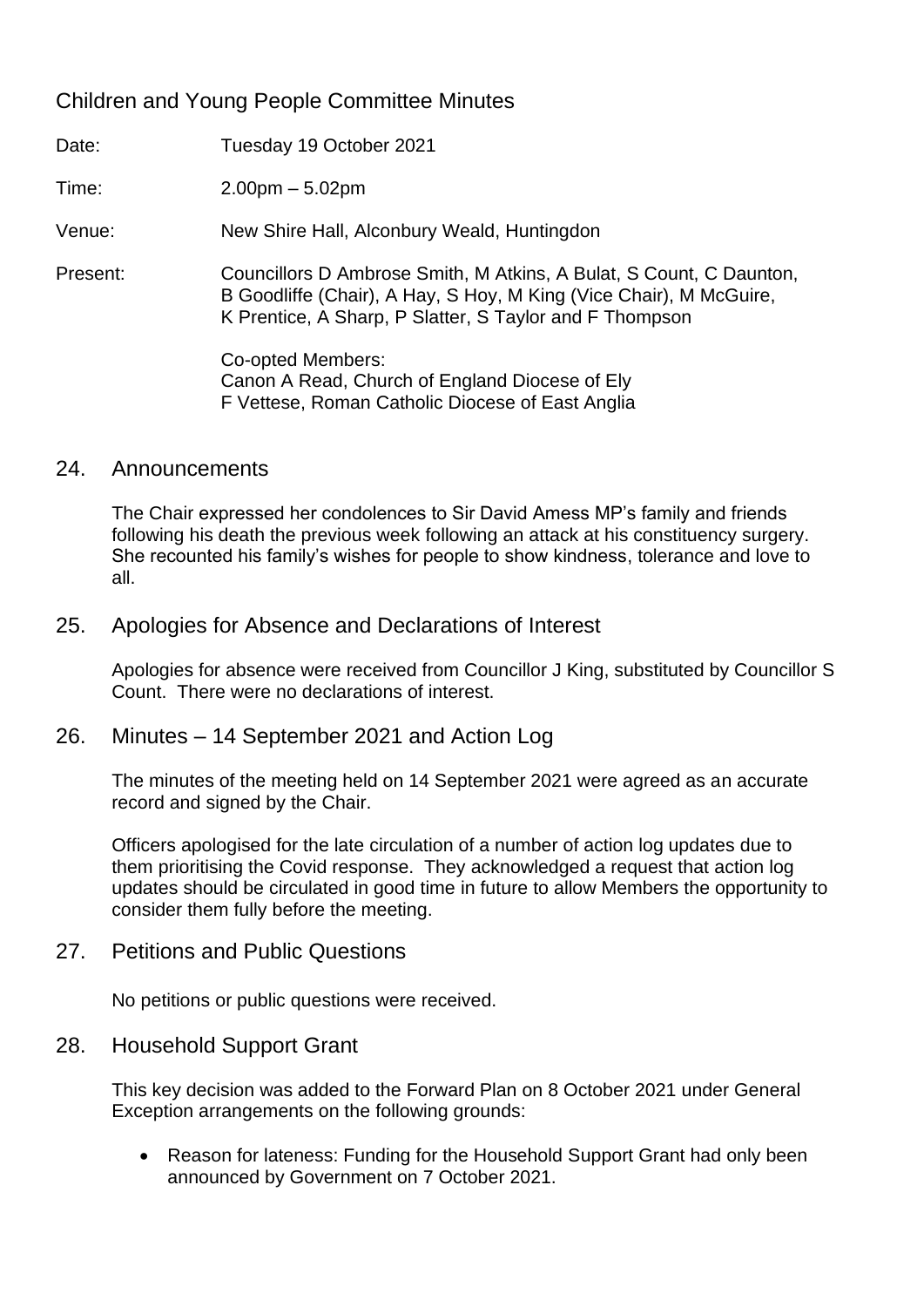• Reason for urgency: In order for officers to allocate vouchers in time for the October half term a decision was required at this meeting. To delay the decision to the Committee's November meeting would mean that families would not receive this support for October half-term.

Given the success of previous schemes Officers were proposing the continuation of a direct voucher scheme. Vouchers could be used at nine supermarkets and would cover the period to half-term February 2022. It was also proposed to re-instate support to colleges for those students receiving free school meals or a Post 16 bursary, although this was likely to take the form of a direct payment. The funding was targeted at families, but a proportion could be used to support those in need within the wider community. Subject to the Committee agreeing the proposals, voucher allocation would begin the following weekend and a report would be brought to the following meeting around the procurement process. Action required

Individual Members raised the following issues in relation to the report:

- Asked for more information about the eligibility criteria for the wider support available to the community. Officers stated that the Government criteria for funding allocation allowed a wide degree of local discretion. Previous grant rounds had focused on referrals received from district councils and trusted partner organisations and the same criteria would be used initially. In addition, the Communities, Social Mobility and Inclusion Committee (COSMIC) would be doing some further work around developing the allocation criteria. The outcome would be reported back to both COSMIC and the Children and Young People Committee (CYP).
- Welcomed the additional funding available and the proposal to continue working with district council and voluntary sector organisations, in conjunction with COSMIC.
- Asked about learning from previous iterations of the scheme and the arrangements for reporting back on this current iteration during the six months it would be running. Officers stated that continuous learning was being taken from running these schemes and offered either an update report or a briefing note on the learning, obtained, depending on the Committee's preference. Action required
- Asked about the take-up of vouchers within migrant communities. Officers stated that they could provide a geographical breakdown of voucher take-up, but that they could not link this to ethnicity as they did not have access to that data. The Executive Director for People and Communities stated that the report to COSMIC would include more data around the ethnicity of recipients and she would ask the Service Director for Communities and Partnerships to update CYP on this. Action required
- Asked about the impact of the £20 per week cut in universal credit. Officers stated that their impression was that more parents were asking for support. This would be monitored, especially around fuel poverty.
- Commented that this was the second time that proposals relating to support grants had required a general exception notice and that the arrangements felt rather ad hoc. They asked why no long-term budget item had been added to support this expenditure. The Chair stated that the Council was subject to significant budget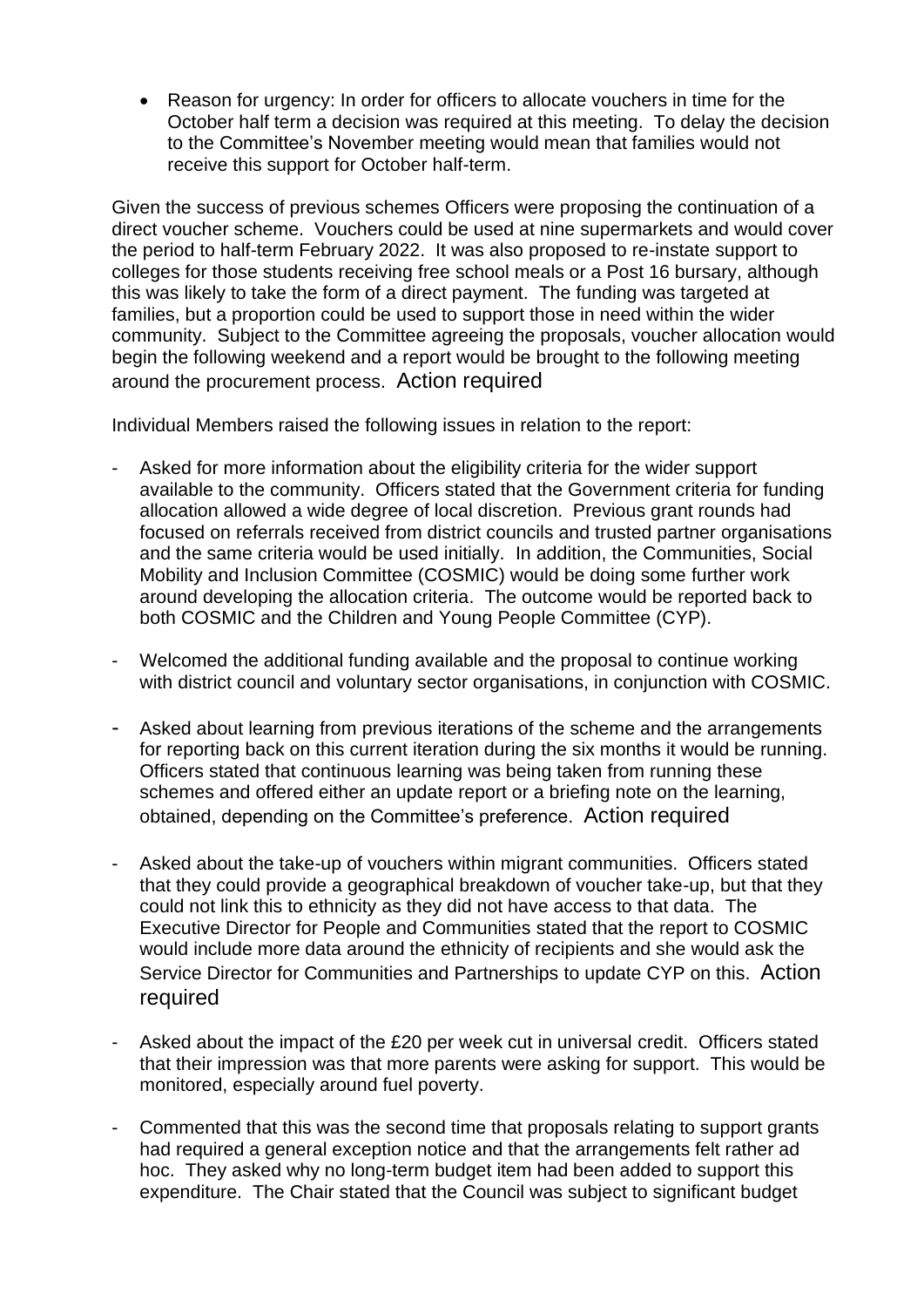pressures. Going forward, the Joint Administration would consider what should be done within the budget position which it had inherited. The report to the previous meeting had set out the proposed response to managing the demand for support going forward. General exception arrangements had been required as the new funding round had only been announced on 7 October 2021.

- Asked what information about the support would be available for Members to share with their constituents. The Service Director for Education stated that Members would be provided with a range of media-friendly information. Members were also encouraged to share the letter which he had sent to parents advising them about the grant. Action required
- Welcomed the additional funding being provided by Government, but commented that in their judgement the proposals represented a watering-down of the commitment which had been made by the Joint Administration in the knowledge of the financial position which it had inherited from the previous Administration.
- Commented that they would prefer to take an urgent decision now on the operation of the direct voucher scheme, but defer consideration of the wider support proposals to the next meeting as the report before the committee lacked detail around how this would be delivered. They wished to be sure that support was reaching the right people in the right way. The Executive Director for People and Communities stated that the detail around how the wider support scheme would operate would be considered by COSMIC, but that it would be based on the previous practice of working with district councils and trusted partner organisations. The Service Director for Education stated that if this decision was deferred, then only the reduced offer of wider support agreed at the previous meeting could be made available.

Councillor Hoy, seconded by Councillor Ambrose Smith, proposed that recommendation (d) be revised to read:

(d) Approve the proposal for the operation of the wider support to families and community who need support. *Bring a further report to the November committee meeting with further information on the wider support funding.*

Speaking to the amendment, Councillor Hoy commented that the report before the Committee did not provide any detail around how well the wider support arrangements were currently working or the processes in place to deliver them. She would want Members to have this information before reaching a decision on the future shape of the wider support.

A Member questioned why the Committee should wish to revisit the wider support arrangements now when these had been in place since the previous Christmas. Officers stated that under the previous iterations of the scheme the Council had been required to spend 80% of the grant funding on families. This had changed in the current funding round to a requirement that 50% of the funding be spent on families, which did give the Council greater flexibility in how this support was deployed.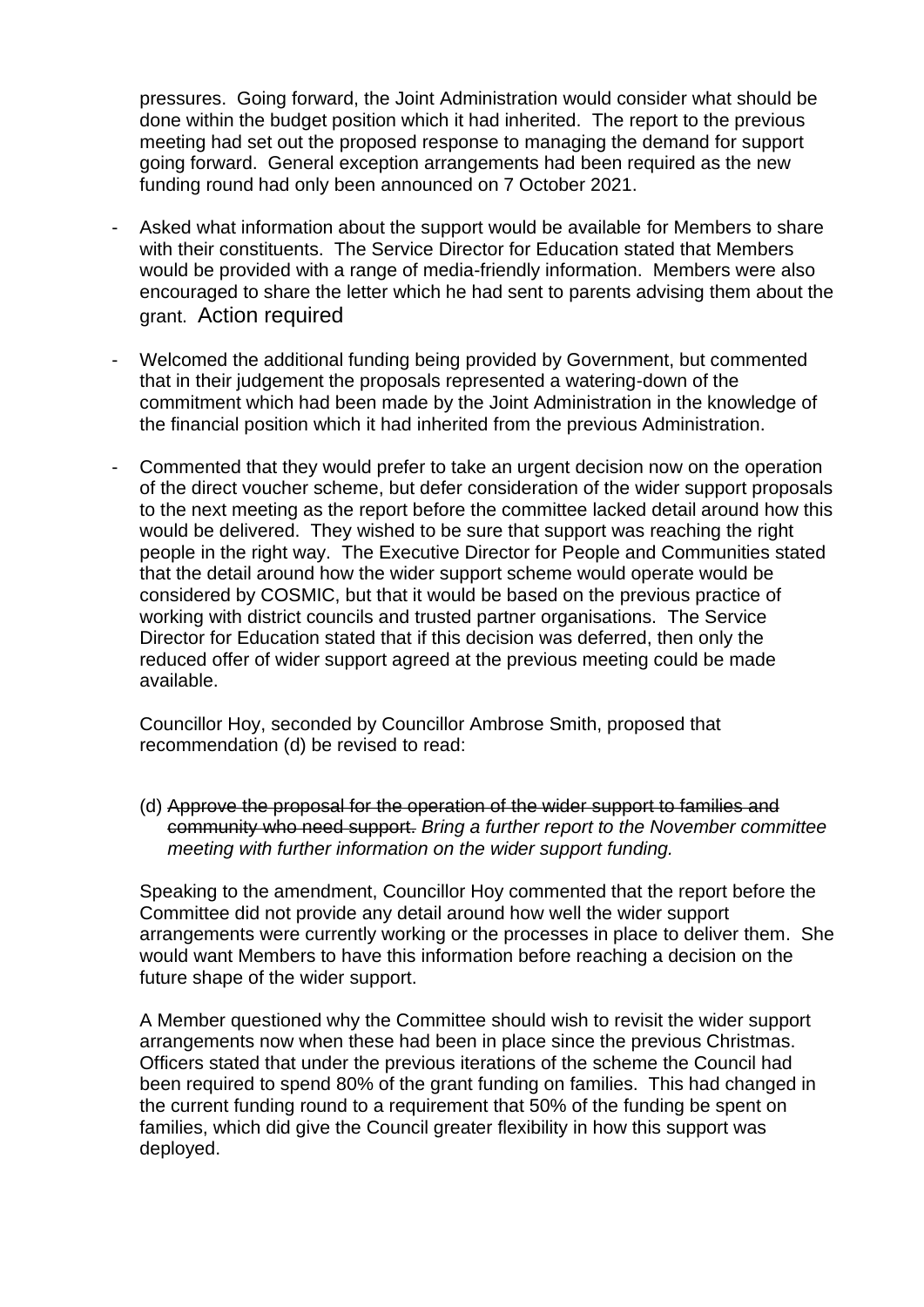A Member suggested that the amendment be revised to release a proportion of the additional funding available for the wider support scheme immediately, with a decision on the balance of the available funding being taken in November. With the consent of Councillor Hoy, the amendment was revised to read;

(d) Approve the proposal for the operation of the wider support to families and community who need support. *Bring a further report to the November committee meeting with further information on the wider support funding, subject to a tolerance of 18% of the wider hardship fund to be released as set out in the report.* 

Speaking to the revised amendment, Councillor Hoy commented that if the amendment was rejected the Committee would be authorising expenditure on the wider support scheme without knowing the detail of the programme, which would be considered by COSMIC.

The Vice Chair asked whether this proposal would create an administrative burden, and whether expenditure was expected to be even across the six months of scheme's operation. The Executive Director for People and Communities stated that no administrative pressure would be created. The Committee was looking at a scheme which crossed two committee's responsibilities which was creating a challenge. It would be for COSMIC to say what it thought in terms of the wider community and how that might be dealt with by districts and councils.

On being put to the vote, the revised amendment was carried by a majority vote in favour.

On putting the substantive recommendations to the Committee, it was resolved unanimously to:

- a) Agree the principles of the strategy as outlined in section 2.
- b) Agree the operation of the Direct Voucher Scheme to eligible families.
- c) Delegate authority to the Service Director for Education to manage the procurement process to ensure the first voucher allocation can take place in October half term.
- d) Bring a further report to the Children and Young People Committee with more information on the wider support funding scheme subject to a tolerance of 18% of the wider hardship fund to be released as set out in the report.

## 29. Business Planning Proposals for 2022-27 – opening update and overview

Since the opening overview on business planning was presented to the Committee in September 2021 the budget gap had reduced to just over £19.5m. The report before the Committee set out the proposed re-phasing of previous pressures, savings and income. The main change in the 2022/23 proposals was a saving of 3250k through budget re-baselining. An investment in Family Group Conferencing had also been deferred until 2023/24 as this could be funded through the Family Safeguarding grant, which resulted in a saving in 2022/23. Proposals were being developed by the People and Communities Directorate and the finance team to revise Table 3 for the November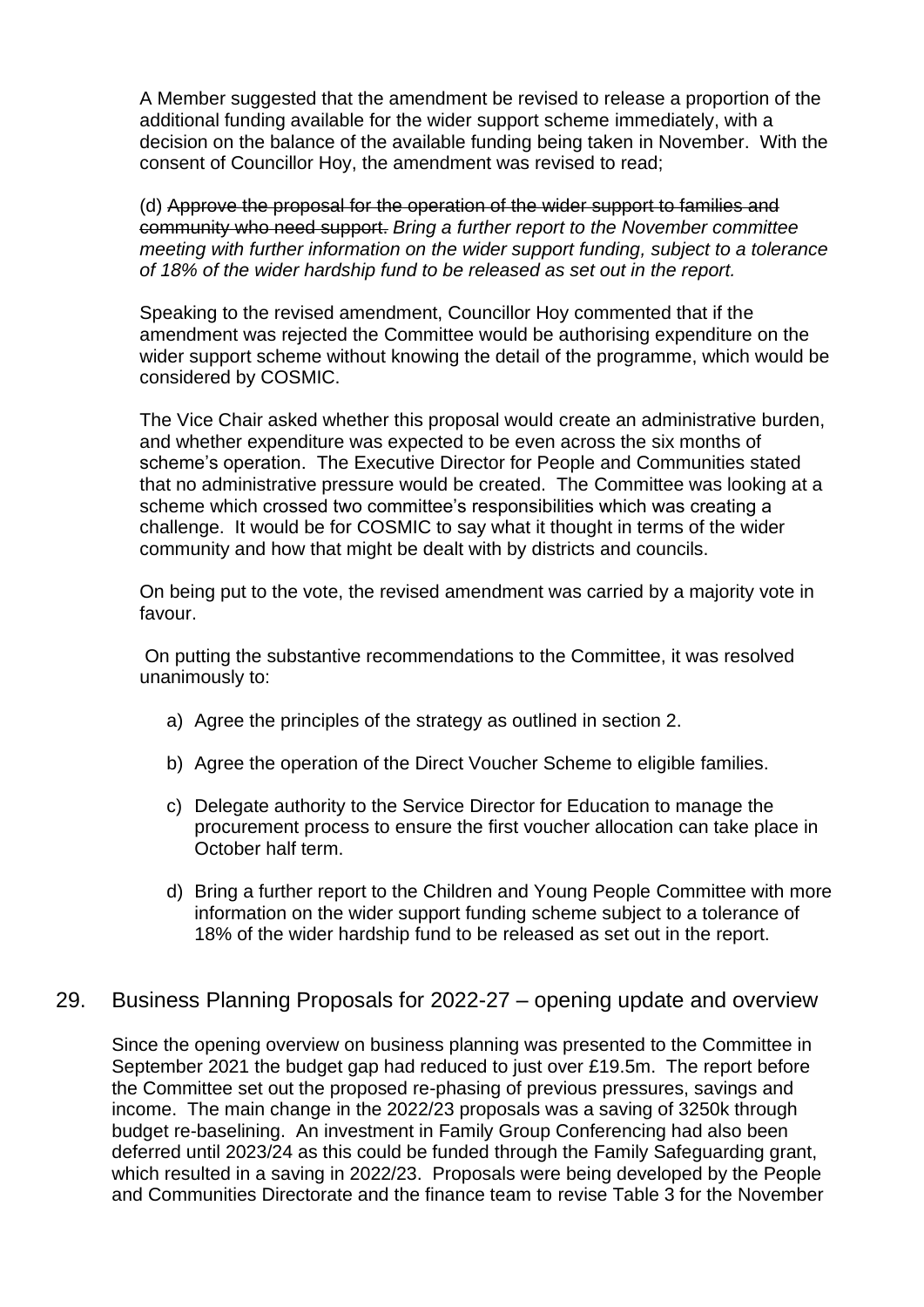committee meeting. For education, the budget pressures related primarily to SEND costs and home to school transport. For children's services, the main pressure was the cost of external placements.

Individual Members raised the following issues in relation to the report:

- Asked for more information around the reference to 'changing the conversation'. Officers stated that this was intended to encourage positive conversations around all available options for support before considering whether a child might need an education, health and care plan (EHCP). This was drawing on the learning from the Positive Challenge Programme for adults services which was a more personcentred approach. Over the last few years the number of EHCPs in Cambridgeshire had increased from around 2,500 to the current figure of around 6000.
- Asked for more information around SEND transformation. The Service Director for Education stated that officers were looking proactively for solutions which would avoid placement breakdowns and allow children to stay in local provision. He undertook to circulate the SEND strategy to Committee members. Action required
- Asked about the level of funding for children's mental health services. The Director of Children's Services stated that the local clinical commissioning group (CCG) was the primary investor in children's mental health services and that there were no budget savings being suggested in respect of council budgets for the next financial year. The provision of care was the responsibility of the Adults and Health Committee, but the figures could be shared with CYP members. Action required
- Commented that their understanding was that CYP now had responsibility for oversight of the Council's public health services for children, including mental health services, but that it had not yet received any reports on this subject. In their view, this should be a standing agenda item. The Executive Director for People and Communities offered a report or briefing note on children's mental health services, CCG investment and the 'United' programme. Action required
- Asked about the pressures shown at paragraph 4.9. Officers stated that some of these pressures would have been included in last year's business plan and were being carried forward, whilst others were new. The table in Appendix 3 set out everything contained in the current proposals.
- Asked whether any funding for social prescribing might be available through the Integrated Care System (ICS). Officers stated that the development of the ICS would support the working relationship between the local authority and health service colleagues. However, the challenge to free up more money to spend on preventative services remained and was a topic of conversation in both local ICS partnerships.
- Asked about the current position in relation to outdoor centres. Officers stated that the outdoor centres had now fully re-opened with Covid precautions in place and were popular and trading well. Potential cost savings had been examined in detail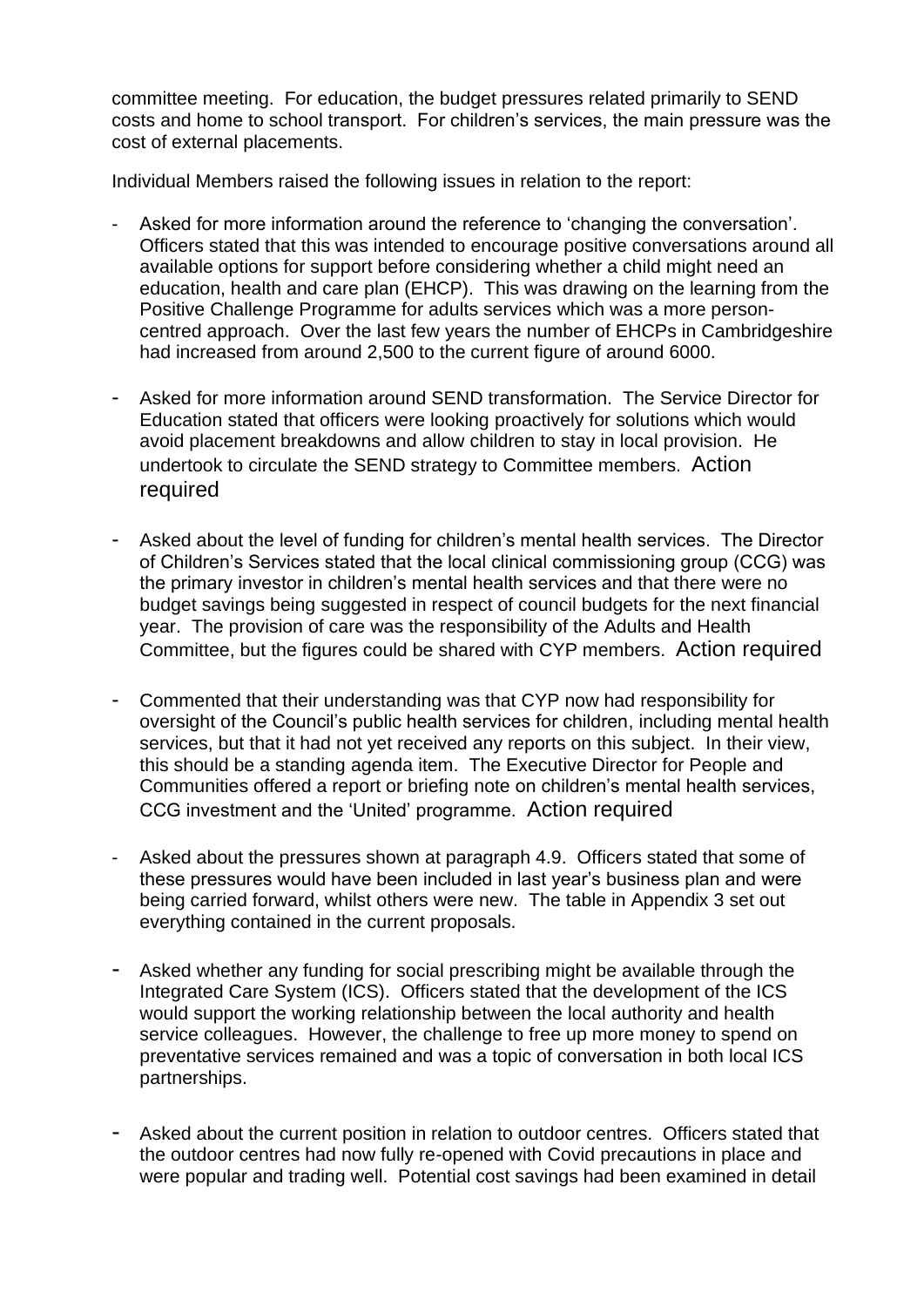and work was continuing around long-term sustainability. However, without investment the centres would continue to operate at a loss.

- Noted the net saving of £250k in relation to special guardianship orders in the current financial year and asked whether this would become a demand pressure in future years. Officers confirmed that was the case.
- Asked about the rising costs associated with the children in care budget. The Director for Children's Services stated that the placement budget was volatile. However, by November officers would be as confident as they could be on the inyear figures and future projections would be based on that data. The shortage of external placements would have an impact on costs.
- Commented that the report contained few concrete transformation or savings proposals for this stage in the business planning cycle and expressed concern that there would be an over-reliance on the use of reserves to balance the budget. On that basis, they would be unable to endorse the proposals contained within the report.
- Commended the excellent work which had been done around SEND, but expressed concern at the proposed single funding envelope and asked whether £1m would be enough to deliver this effectively. The Member commented that there had been historical issues of inequality of access and suggested that the mapping of SEND services would be useful. The Service Director for Education stated that officers would continue to review the business case, but were confident that this sum was sufficient. Work on mapping was being taken forward alongside work on sufficiency and it was expected that this would lead to different provision which would help keep children local.
- Commented that it would be for the Strategy and Resources Committee and Council to make decisions on the use of reserves, although CYP could make recommendations. With regards to the proposals contained at paragraph 4.12 of the report, the Member questioned whether these should be considered for Transformation Fund bids rather than the use of reserves. Officers offered a note around the precise funding route envisaged. Action required
- A Member commented that they could not endorse the proposed budget and savings proposals contained in the report as they felt it lacked detail and that it had been left too late to provide this. Another Member commented that the reports presented to the Committee at this stage in the business planning process in 2019 and 2020 had both identified substantial budget gaps, but had not contained detailed savings proposals so in their judgement the report before the Committee looked comparable to that presented in previous years. The Service Director for Education stated that the main difference this year was Covid and the uncertainty which this created for demand-led services. Officers were still looking at areas for potentially realising savings or for investment. The Chair reminded the Committee that they were not looking at the final budgetary proposals at this stage.
- Expressed concern around the provision and consistency of support available in both maintained and academy schools for those children and young people with additional needs, but without an EHCP. Officers stated that it was a legal duty for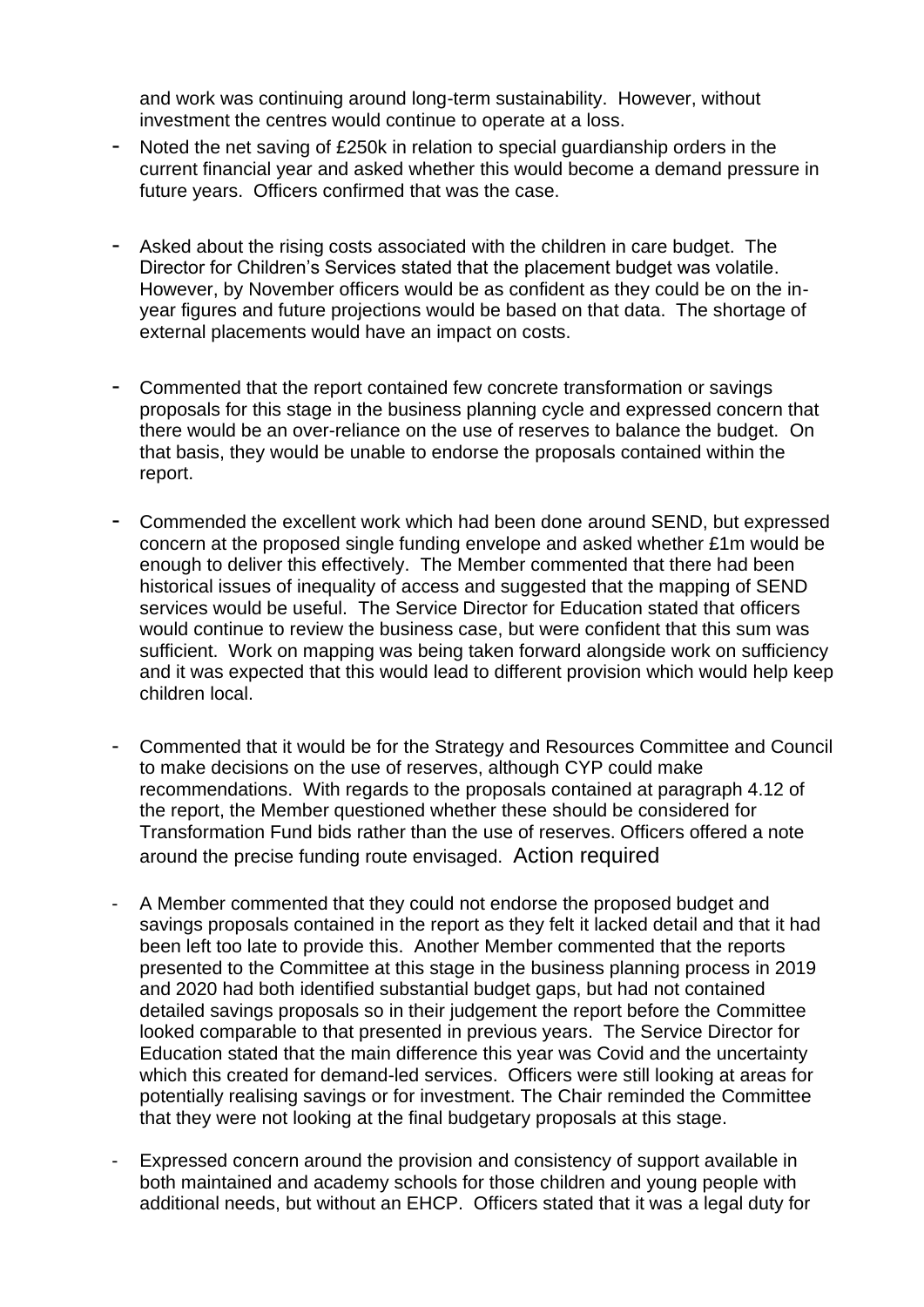schools to identify need, including SEND. There was an expectation that schools would provide the support needed to enable pupils to thrive and they received funding to enable them to do so.

- Asked about the work being done by the SAFE team, given that grant funding was coming to an end in 2022. The Director of Children's Services stated that he was meeting partners later that week to discuss the work of the SAFE team and to seek contributions to costs as the team was having a demonstrable impact on reducing offending in relation to criminal exploitation. There was also the possibility of some government funding because of the impact the team was having on reducing the number of young people not in education employment or training (NEET).
- The Vice Chair offered her thanks to Officers for their work in difficult times. Covidrelated pressures remained significant and the Joint Administration was working hard on the recommendations from the peer review.

It was resolved unanimously to:

a) Note the progress made to date and next steps required to develop the 2022- 23 to 26-27 Business Plan.

It was resolved by a majority to:

b) Endorse the budget and savings proposals that are within the remit of the Committee as part of consideration of the Council's overall Business Plan.

Co-opted members of the committee were not eligible to vote on this item.

The meeting adjourned from 3.32 – 3.47pm.

#### 30. Service Committee review of the draft 2022-23 capital programme

The first section of the report was prepared corporately and provide the context for the Council's wider capital programme. The second section was specific to the capital projects within the Children and Young People Committee's remit. Members were reminded of the need for the Council to meet its statutory sufficiency duty and that the new schemes identified for inclusion in the programme were required to meet the increased demand for school places. Two schemes had been identified for proposed removal from the programme. These related to a new secondary school in Wisbech and the expansion of secondary provision in Soham. These were now being progressed under the national free schools' programme and would be funded by direct grant from the Department for Education (DfE). Section 5.7 of the report contained details of schemes where there had been changes in total costs. These were primarily due to the need for additional works, project slippage, nearly zero energy buildings (NZEB) and rising prices in the construction sector. Construction industry data currently suggested there could be a spike in construction costs over the next year and the Council had several schemes due to complete during this period.

Officers were seeking to negotiate Power Purchase Agreements with Trusts sponsoring school schemes which would require on-site renewable power generation to ensure that there was a level of return on the Council's investment for meeting the capital cost of achieving the NZEB requirements.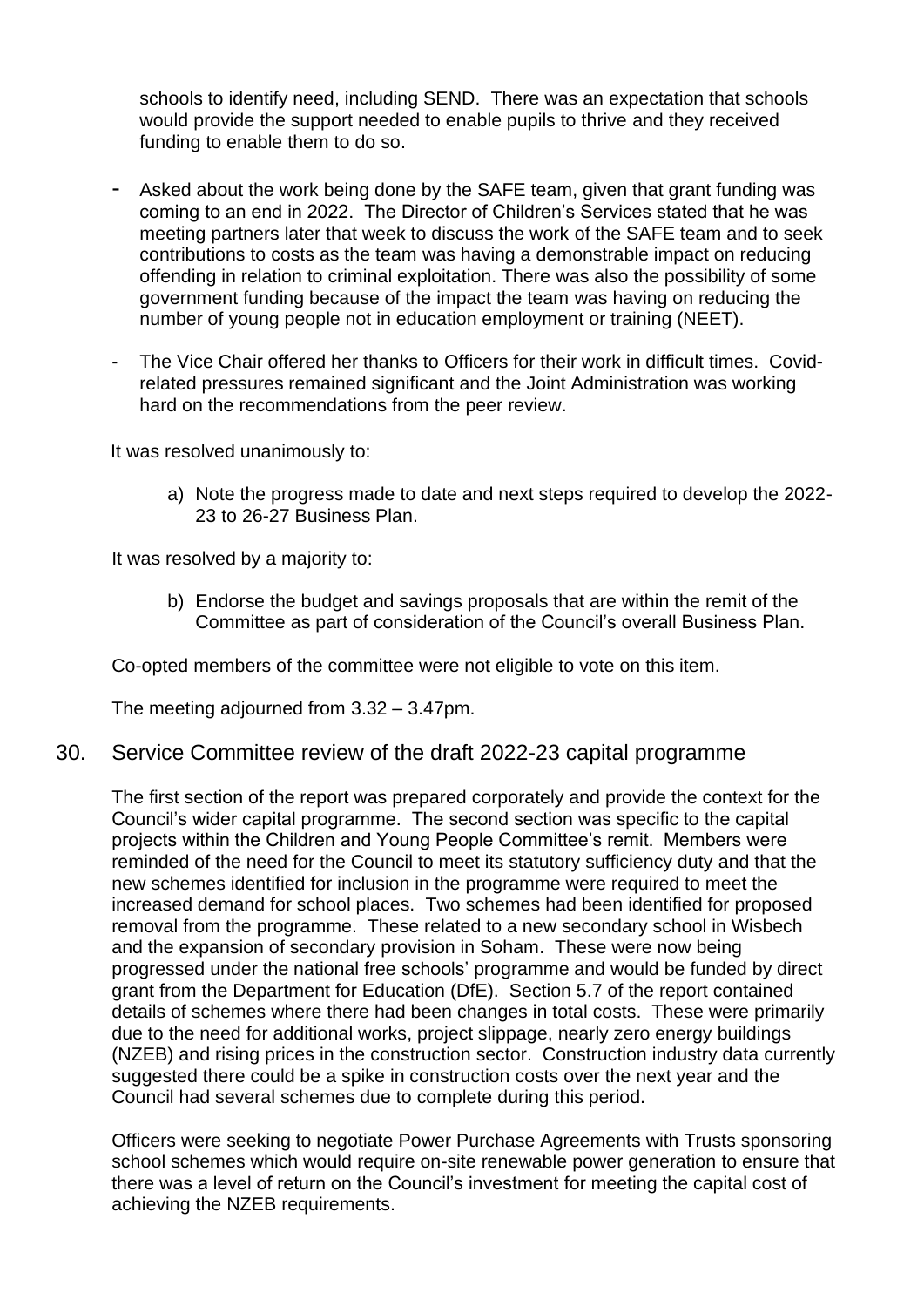The Service Director for Education stated that a new secondary school for Wisbech would now be delivered by the DfE and that officers were waiting for more information on the timescale. The Council had been offered the opportunity to build the school and had submitted a cost estimate, but the DfE had been unwilling to fund the full costs identified so to proceed would have exposed the Council to risk. The benefit to the budget process was the release of a significant amount of borrowing from the capital programme and the subsequent revenue savings through not paying the associated debt charges. The Thomas Clarkson Academy in Wisbech was a great school and currently had sufficient places available to meet local need. The report proposed removing the capital funding that had been allocated previously, but with the caveat that Officers would continue to monitor school places and would update the plan with a new bid if that was needed going forward.

Individual Members raised the following issues in relation to the report:

- Noted that the Council's 2020 School Capacity (SCAP) return had been cancelled due to Covid and asked whether that would impact on the data. Officers stated that the Council's demographic forecasts were still being updated annually and would be available whenever the DfE next requested a return.
- Welcomed the focus on nearly zero energy buildings (NZEB), commenting that lots of mitigations were available but that some investment would also be needed. They noted a blanket uplift of 10% on costs seemed to have been applied across the programme and asked whether this could be refined. Officers stated that the solutions needed for each project would vary, so whilst the estimated costs had been based on the early work at Alconbury Weald it was recognised that these would vary as each project took shape.
- Asked why the decision was made to remove the Wisbech secondary school project from the capital programme and who made that decision. They questioned comments in the press that there was no need for additional secondary school places in Wisbech and suggested that the project could be left in the capital programme for now and removed once the DfE had delivered the new school. The Service Director for Education stated that there were currently sufficient secondary school places available in Wisbech, but that additional places would be needed in the future. Wisbech was quite unusual in that there was some parental choice to place children in out of area secondary schools. If the DfE project did not proceed the Council would need to consider its response as it had a statutory duty to meet basic need. The decision to remove the Wisbech secondary school project from the capital programme had not yet been made. The officer recommendation was before the Committee and the Committee's recommendation would go forward to the Strategy and Resources (S&R) Committee for consideration. This was not an officer decision.

A Member commented that at a meeting with officers in August they had been told that the Council wanted the DfE to allow the Council to build the new secondary school in Wisbech. They asked whether the only change since then had been the DfE's refusal to mitigate against the risks identified by Officers. Officers stated that following a dialogue, the DfE would not offer the assurances around risk which were needed. Those risks now sat with the DfE in delivering the school. If the Committee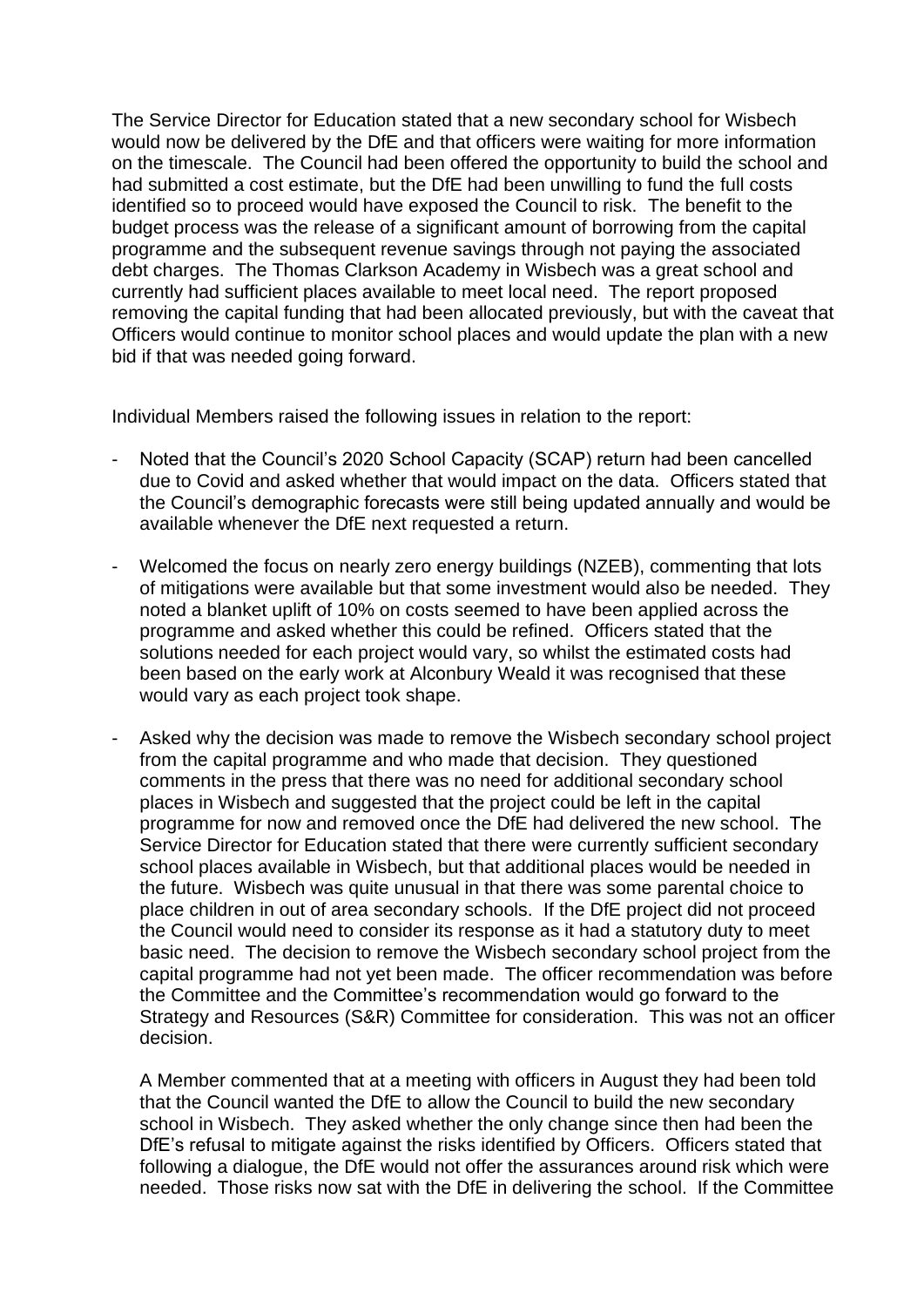wanted to recommend to S&R that the project should stay in the capital programme it could still do so.

A Member asked how often the DfE decided not to progress a project of this type and the reasons why they might decide to cancel. The Chair stated that sufficiency work was carried out by Officers and was subject to change. At present, there were sufficient secondary school places in Wisbech, but there was a plan if the DfE did not progress the project. She refuted the claim that this was a political decision. The Service Director for Education stated that the cancellation of projects of this type by the DfE tended to be when there was no need. Conversations with the DfE were continuing and he was confident that the project would go ahead as they DfE had already sunk its own funds into the project.

A Member asked whether it was correct that associated highways costs would still fall to the Council if the DfE delivered the project. Officers stated that the Council had proposed to co-locate two schools on a single site. A number of planning and highways issues had been identified in association with this, most of which related to the secondary school element of the proposals. The DfE had declined to fund these abnormal costs and was looking for an alternative site, which Council officers had also done previously. As the DfE would now be building the secondary school they would also have to fund those associated costs.

A Member expressed concerns around the decision-making process in relation to the additional secondary school in Wisbech. The DfE had offered the Council the opportunity to build the school and the Member asked for clarification of who at the Council had made the decision not to proceed. They further commented that the Constitution stated that the financial limit for Officer decisions was £500k, but this was a multi-million pound scheme and they did not think it was appropriate for that decision to be made without the Committee being involved. Project timescales would be extended by the DfE review, there would be implications for home to school transport and basic need funding would be lost if mobile classrooms were deployed. The Service Director for Education stated that the decision not to proceed had been his. The Monitoring Officer's advice had been sought. CYP had decided previously that there was a need for an additional secondary school in Wisbech, but this decision was not predicated on a particular funding stream or who was to deliver it. The focus was on providing a new school, and a new school would still be provided. The suspension of the free school presumption route had been discussed with CYP and with the Committee's previous chair. In response to being asked whether his decision had been discussed with any elected Members, the Service Director for Education stated that he considered it to be a decision under officer delegation.

A Member asked about spare capacity at the existing secondary school in Wisbech and future need. The Service Director for Education stated that there were at least 300 places currently available at the Thomas Clarkson Academy, but offered a more detailed paper on demography figures in Wisbech. Action required

A Member commented that it was disingenuous to say that there was additional capacity available at Thomas Clarkson Academy (TCA) as that school did not want to take more students at this time. Having previously been one of the worst performing schools in the county it had received an Ofsted rating of 'Good' during the past year which demonstrated huge progress. They would not want to see this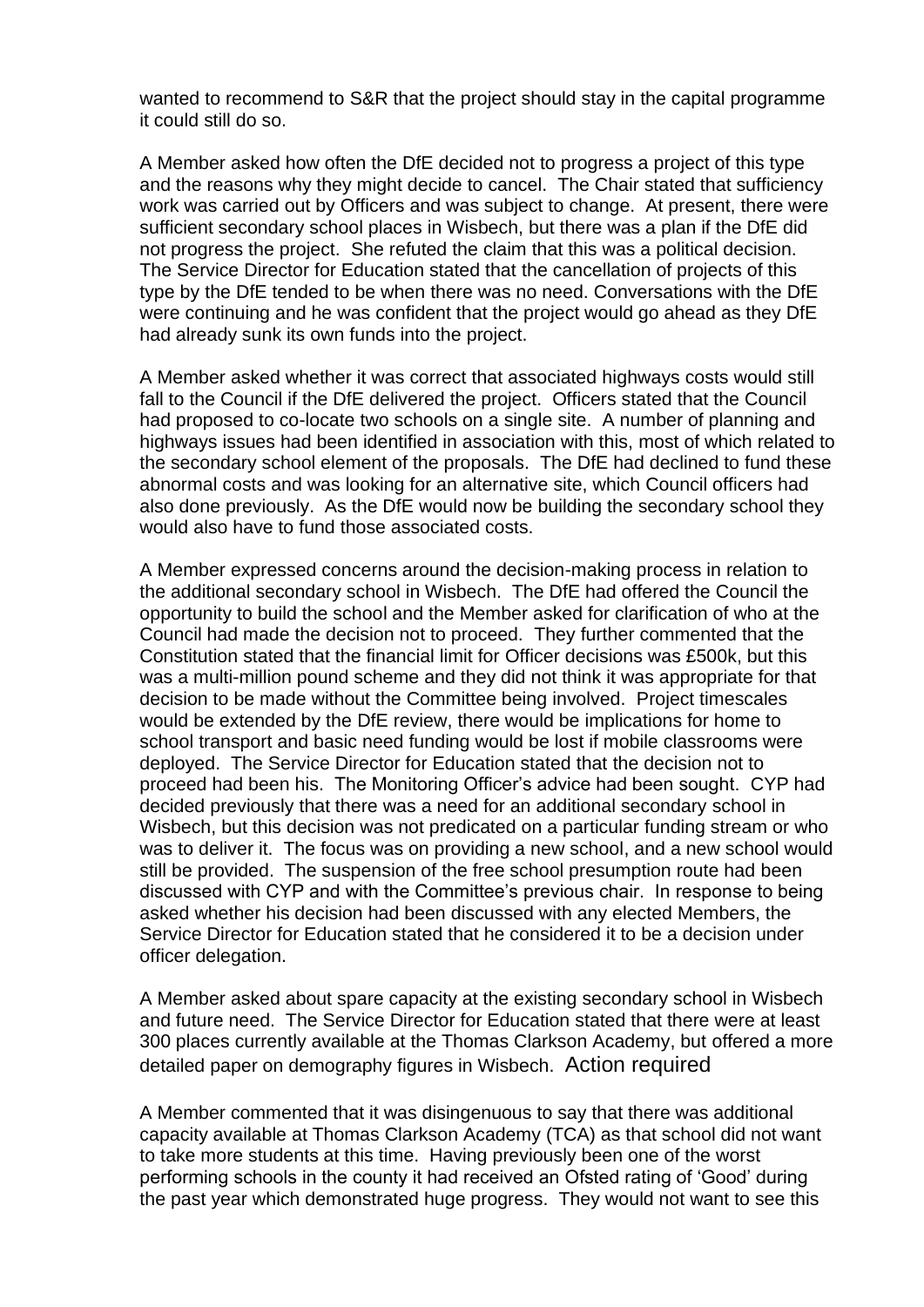progress disrupted by pressing the school to take on additional students at this point. The proposed location of a new secondary school to the west of Wisbech would also enable local students to walk or cycle to school rather than needing to be driven as was currently the case for them to access TCA. The decision to support the building of a new secondary school in Wisbech had had cross party support. Money had been spent on site searches and associated work and the project had remained in the capital programme on the basis of providing a fall-back option should the DfE not deliver the school. The money was already in the capital programme and they considered this to be cutting a school from one of the poorest parts of the county.

A Co-opted Member commented that they felt that there was a fundamental problem with the interface between local and central government decision-making, and also with the role of the Regional Schools Commissioner. They felt that there was a question around what the Committee could do to improve the quality of those relationships. They had an interest in Wisbech at a community level and felt that a high-quality sponsor was needed. The Service Director for Education stated that there were a range of issues around the free school programme in Cambridgeshire and it would be sensible to review these with stakeholders and to consider whether to make representations to the new Ministerial team at the DfE.

- Officers confirmed that the cost of the new Soham secondary school would be fully funded by the DfE, including the land purchase cost. The Council had favoured expansion of the existing secondary school, but national policy took precedence. There was a need for additional secondary school capacity in Soham.
- A Member commented that the Committee was being asked to endorse the development of the draft proposals contained in the report, but Members had not seen the detail of the exempt proposals. Another Member commented that they believed that the exempt information relating to the capital programme should automatically be included as exempt appendices to reports to the relevant committees. The Service Director for Education undertook to circulate the exempt information around commercially sensitive capital projects to committee members Action required
- A Member commented that it was their understanding that once a project was ended it was not possible to capitalise the revenue costs, and that this was not reflected in the committee report. Officers undertook to clarify the position with the finance team. Action required

Councillor Hoy, seconded by Councillor Count, proposed the that the report recommendations be amended as shown below. Her request for a recorded vote was endorsed by six other committee members:

- a) Note the overview and context provided for the 2022-23 Capital Programme for People and Communities.
- b) Comment on the draft proposals for People and Communities 2022-23 Capital Programme and endorse their development, *with the exception of maintaining funding for Wisbech and Soham secondary schools in the capital programme in the expectation that the Department for Education will fund these schools and that Council funding will be the fall-back.*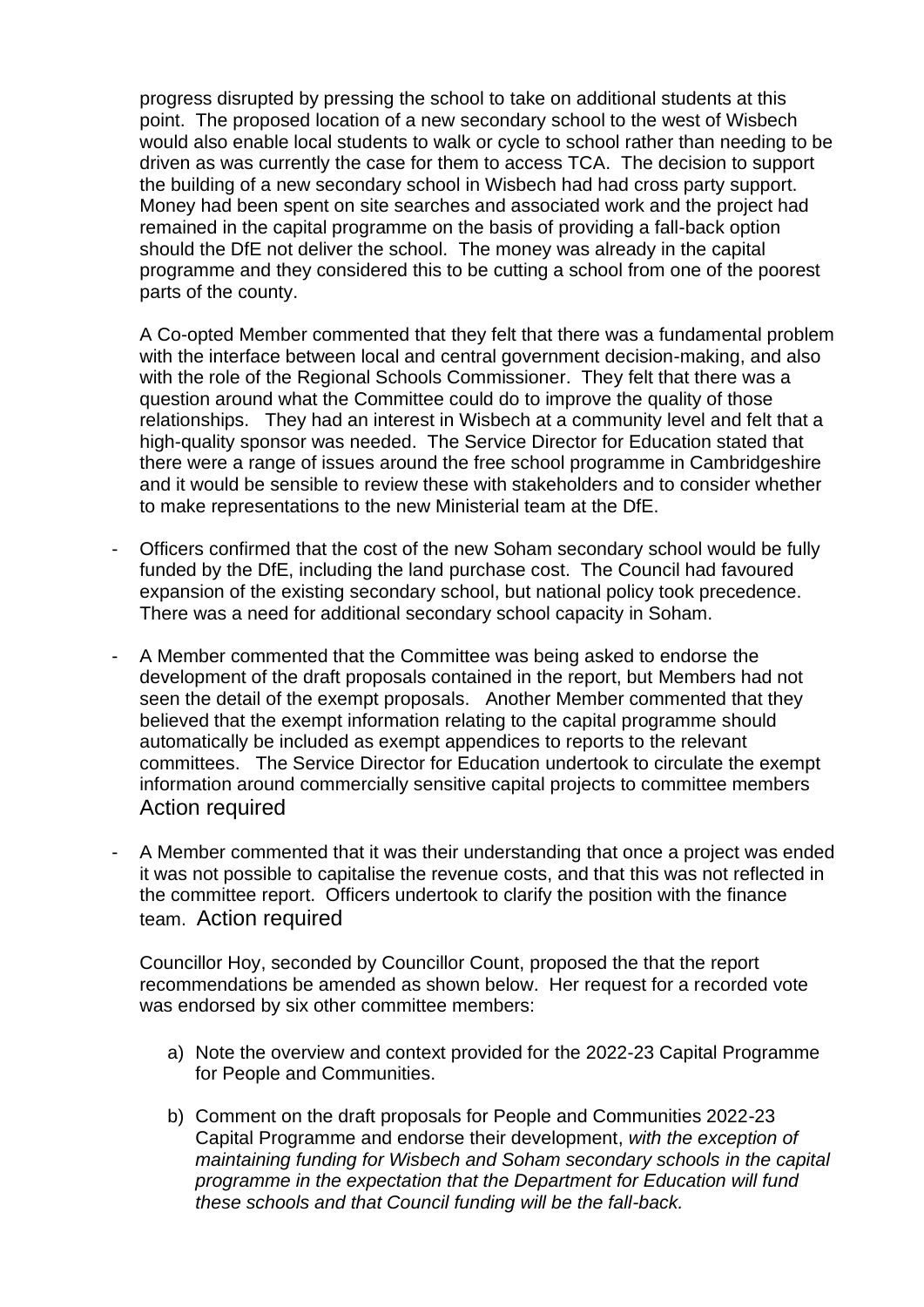*c) Ask the Audit and Accounts Committee to look into the decision-making process to understand how this decision came to pass and look at the wider impact on external parties, including the Regional Schools Commissioner.* 

Additional wording shown in *italics.*

Speaking to the amendments, Councillor Hoy commented that the Committee had agreed to fund the provision of an additional secondary school in Wisbech. The DfE had approached the Council to deliver this additional school, and an officer had declined this offer as they judged the risks to which this exposed the Council to be too great. This was the decision which she wanted to see examined.

A Member asked whether an entry should be placed on the Council's risk register to recognise the risk around the additional school being delivered if the funding for this project was removed from the capital programme. The Service Director for Education stated that a risk was already recorded in relation to the Council's statutory duty to meet basic need.

On the amended recommendation (b) being put to a recorded vote, it was defeated. Co-opted members were not eligible to vote on this item:

|                            | For | Against | Abstain |
|----------------------------|-----|---------|---------|
| Councillor                 | X   |         |         |
| <b>Ambrose Smith</b>       |     |         |         |
| <b>Councillor Atkins</b>   |     | X       |         |
| <b>Councillor Bulat</b>    |     | Χ       |         |
| <b>Councillor Count</b>    | X   |         |         |
| <b>Councillor Daunton</b>  |     | X       |         |
| Councillor                 |     | X       |         |
| Goodliffe                  |     |         |         |
| <b>Councillor Hay</b>      | X   |         |         |
| <b>Councillor Hoy</b>      | X   |         |         |
| <b>Councillor M King</b>   |     | Χ       |         |
| <b>Councillor McGuire</b>  | Χ   |         |         |
| <b>Councillor Prentice</b> | Χ   |         |         |
| <b>Councillor Sharp</b>    | Χ   |         |         |
| <b>Councillor Slatter</b>  |     | Χ       |         |
| <b>Councillor Taylor</b>   |     | Χ       |         |
| Councillor                 |     | X       |         |
| Thompson                   |     |         |         |

On the amended recommendation (c) being put to a recorded vote, it was defeated. Co-opted members were not eligible to vote on this item:

|                           | For | Against | Abstain |
|---------------------------|-----|---------|---------|
| Councillor                |     |         |         |
| Ambrose Smith             |     |         |         |
| <b>Councillor Atkins</b>  |     |         |         |
| <b>Councillor Bulat</b>   |     |         |         |
| <b>Councillor Count</b>   |     |         |         |
| <b>Councillor Daunton</b> |     |         |         |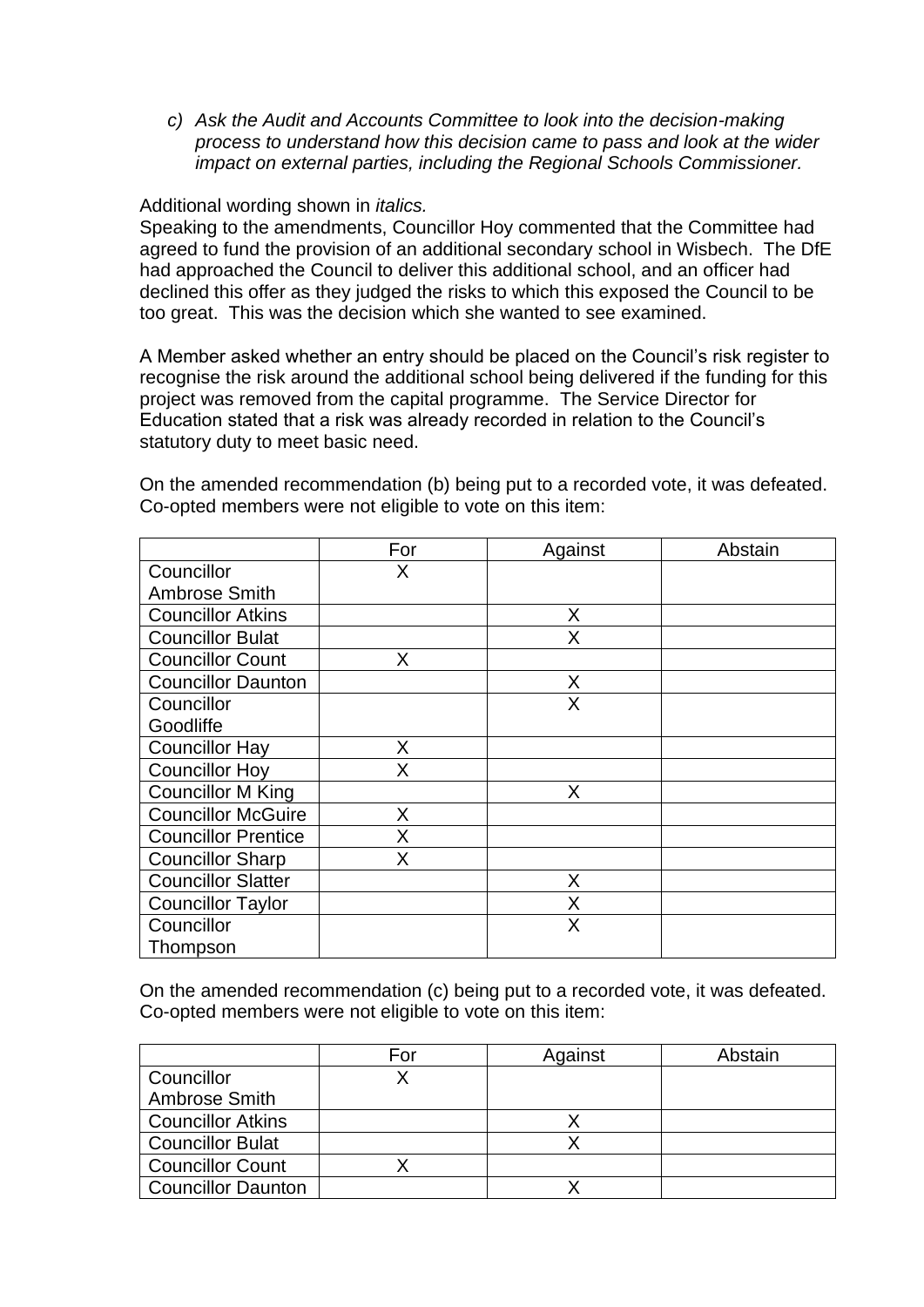| Councillor                 |   | Χ |  |
|----------------------------|---|---|--|
| Goodliffe                  |   |   |  |
| <b>Councillor Hay</b>      | X |   |  |
| <b>Councillor Hoy</b>      |   |   |  |
| <b>Councillor M King</b>   |   | Χ |  |
| <b>Councillor McGuire</b>  | Χ |   |  |
| <b>Councillor Prentice</b> |   |   |  |
| <b>Councillor Sharp</b>    |   |   |  |
| <b>Councillor Slatter</b>  |   | Χ |  |
| <b>Councillor Taylor</b>   |   | Χ |  |
| Councillor                 |   | Χ |  |
| Thompson                   |   |   |  |

On the substantive recommendations being put to the vote, it was resolved unanimously to:

a) Note the overview and context provided for the 2022-23 Capital Programme for People and Communities.

It was resolved by a majority to:

b) Comment on the draft proposals for People and Communities 2022-23 Capital Programme and endorse their development.

Co-opted members were not eligible to vote on this item.

31. Children and Young People Committee Agenda Plan, Training Plan and Appointments to Outside Bodies and Internal Advisory Groups and Panels

The Committee reviewed its agenda plan, training plan and committee appointments. A Member commented that all meetings of the Educational Achievement Board during the current year had been cancelled. The Chair asked officers to look into this. Action required

A Member commented that they had not yet received any response to their expression of interest in applying to join the Fostering Panel. Officers stated that the Head of the Fostering Service would get in touch with them directly on this.

The Committee was reminded that a Member Induction Programme session on Members' role as corporate parents and the work of the Fostering Service would be held on Friday 22 October 2021. It was open to all county councillors and all Members were encouraged to attend. The Adults and Health Committee had also invited members of CYP to join them at a training session on Friday 29 October 2021 providing an introduction to children and young people's public health commissioning.

Officers had been advised that the Constitution of the Standing Advisory Council for Religious Education (SACRE) Constitution called for the appointment of four elected members based on political proportionality, rather than the three politically representative appointments which CYP has previously been invited to make. On that basis, the Conservative Group was entitled to appoint another member to SACRE if it